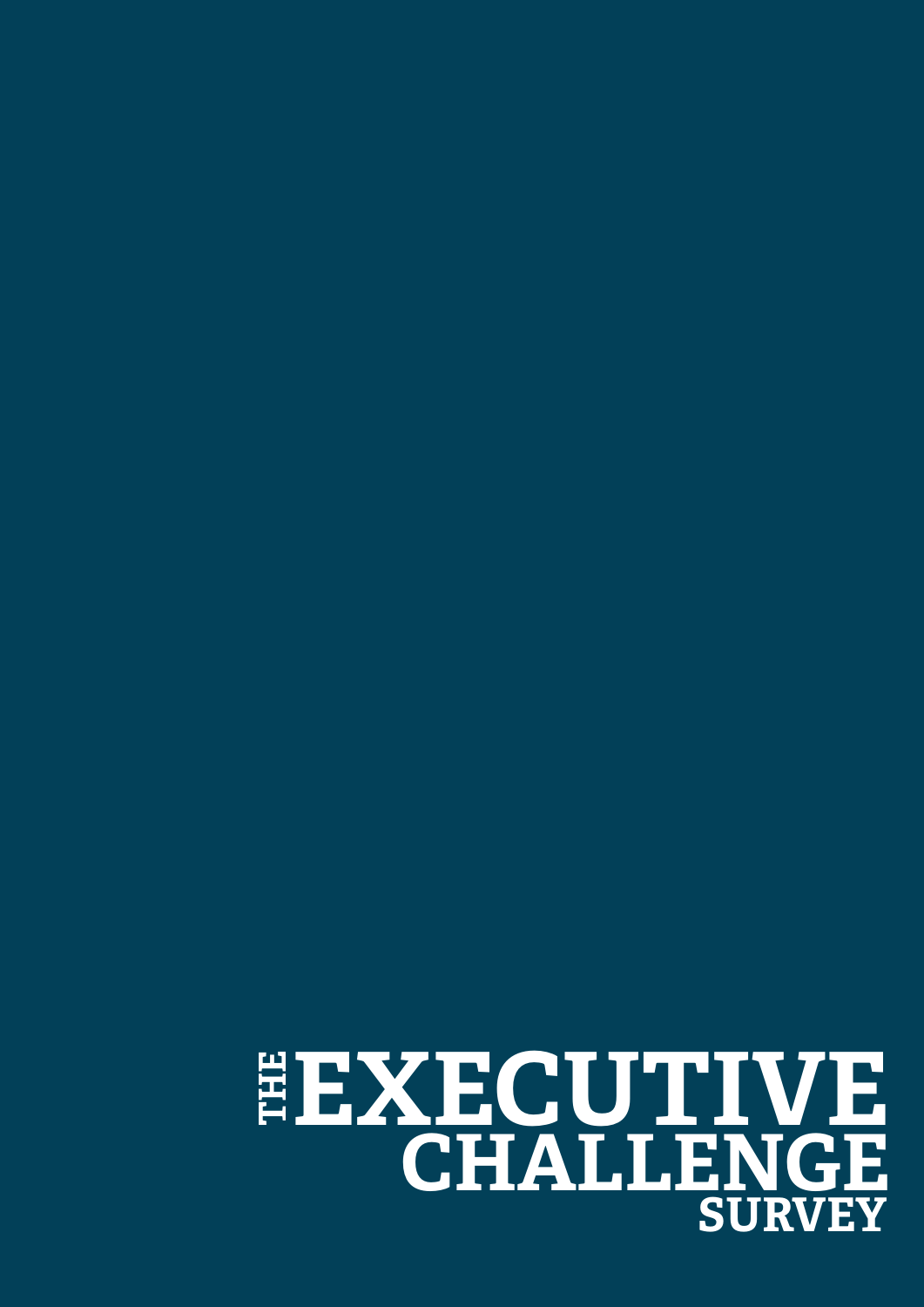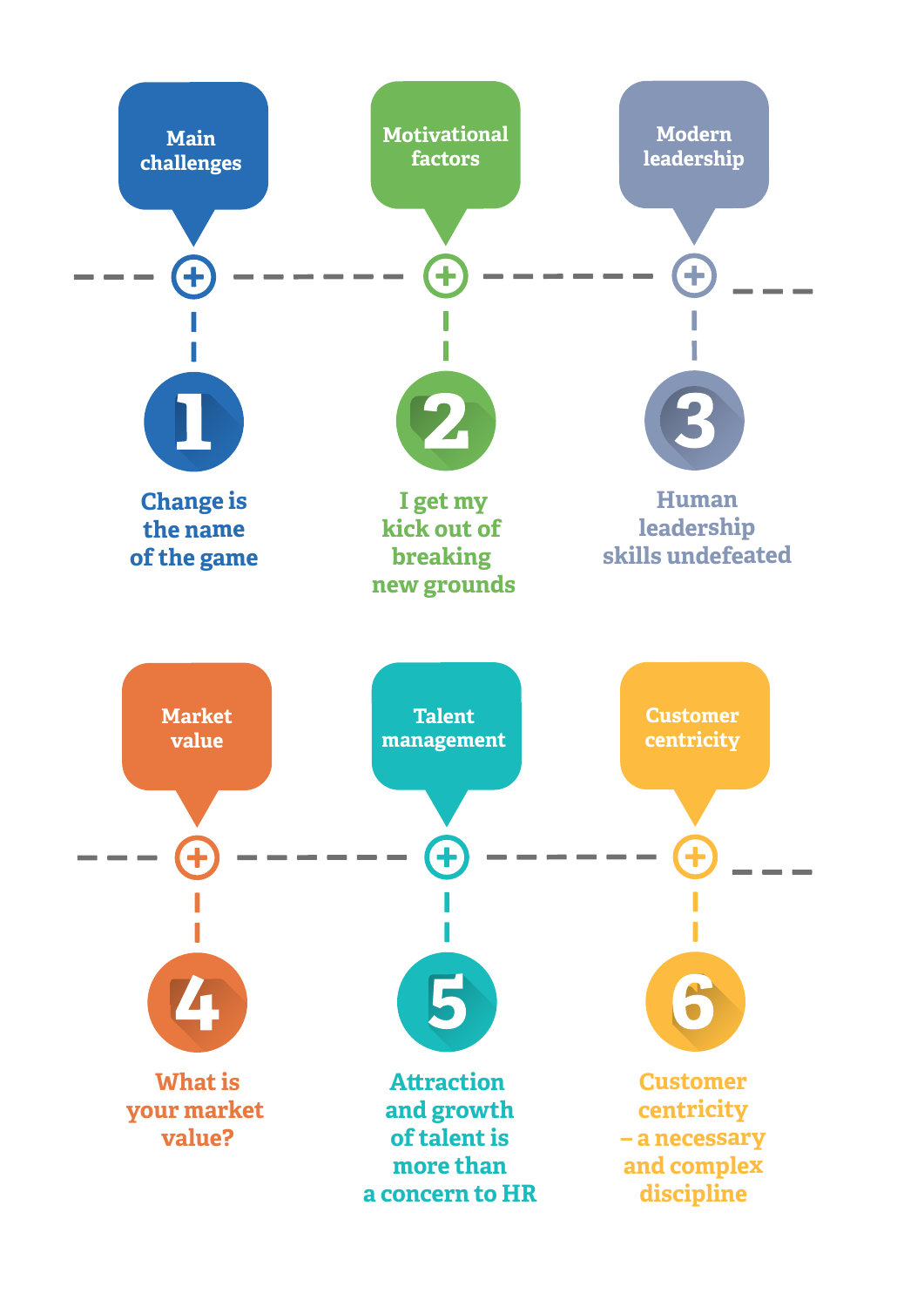## The executive challenge

The Executive Challenge Survey is conducted by Ennova and AS3 Nordic Executive to provide insights to leadership trends and what executives perceive to be the most important aspects of leadership today. The results are presented in 6 articles and put into further perspective by Nordic CEO's, board chairmen and -women, HR specialists and futurologists.

The Executive Challenge Survey has been released in January 2015 and includes more than 100 executives – both men and women - from Denmark, Norway, Sweden and Finland representing the private and the public sector as well as small, medium and large companies. Prior to the survey more than 35 qualitative interviews have been made with executives in Denmark, Norway, Sweden and Finland.





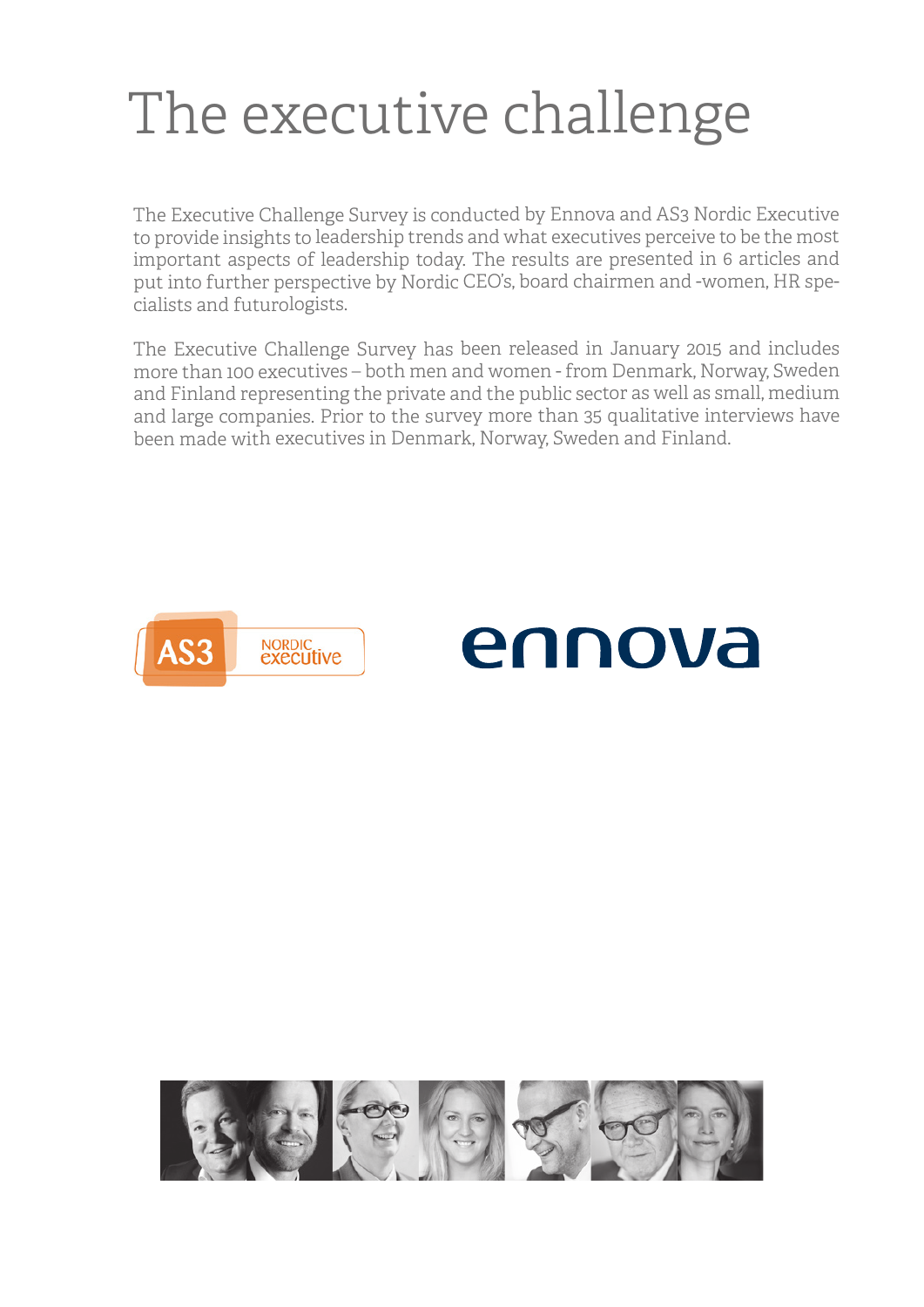#### Main challenges



## CHANGE IS THE NAME OF THE GAME

Nordic business leaders should be thriving these years. They rate professional challenges as their key motivator and due to the accelerating speed of change in the business environment; challenges are piling up in every corner both internally and externally. The Nordic executives' perception of their main challenges today is almost an exact reflection of the global megatrends according to futurologist Carsten Beck.

A nyone in the business world<br>knows that it is currently<br>experiencing a rapid rate of knows that it is currently experiencing a rapid rate of change. New companies spring up overnight. Products and services that were revolutionary two years ago are already taken over by new revolutions. It does not come as a surprise that 48% of the Nordic executives in the survey rate the speed of change as their no. 1 challenge.

#### **Rapid change in all areas**

"The speed of change is a dominating factor in almost all of what we see as megatrends these years. They include areas such as digitalisation, aftermath of the financial crisis, shift in global economic power, change in political agendas, international competition, aging population, increase in customer demands, global warming – and so on. All factors are challenging the business environment today and are – or at

least should be - on the radar for any business leader," says Carsten Beck, futurologist at Copenhagen Institute for Future Studies.

The respondents in the survey were asked to prioritise a list of 20 challenges, and the selection of top priorities are equally split on chal-





#### The speed of change is a dominating factor in almost all of what we see as megatrends these years

Carsten Beck, Futurologist, Copenhagen Institute for Future Studies lenges regarding the internal organisation and the external market conditions. Employee engagement and development and lean production come in as no. 2 and 3, closely followed by ability to achieve customer satisfaction and limited time to focus on the longer-term perspective.

#### **Consumer power**

Each of these factors is closely intertwined. Change in market conditions drives the constant need for change internally in the organisation, and it does not seem possible to focus on just one or two.

"It is easy to see the correlation between the challenging factors. We could i.e. start with the challenge of getting satisfied and loyal customers: Customers are getting more and more demanding. Looking back, we did not have services in such huge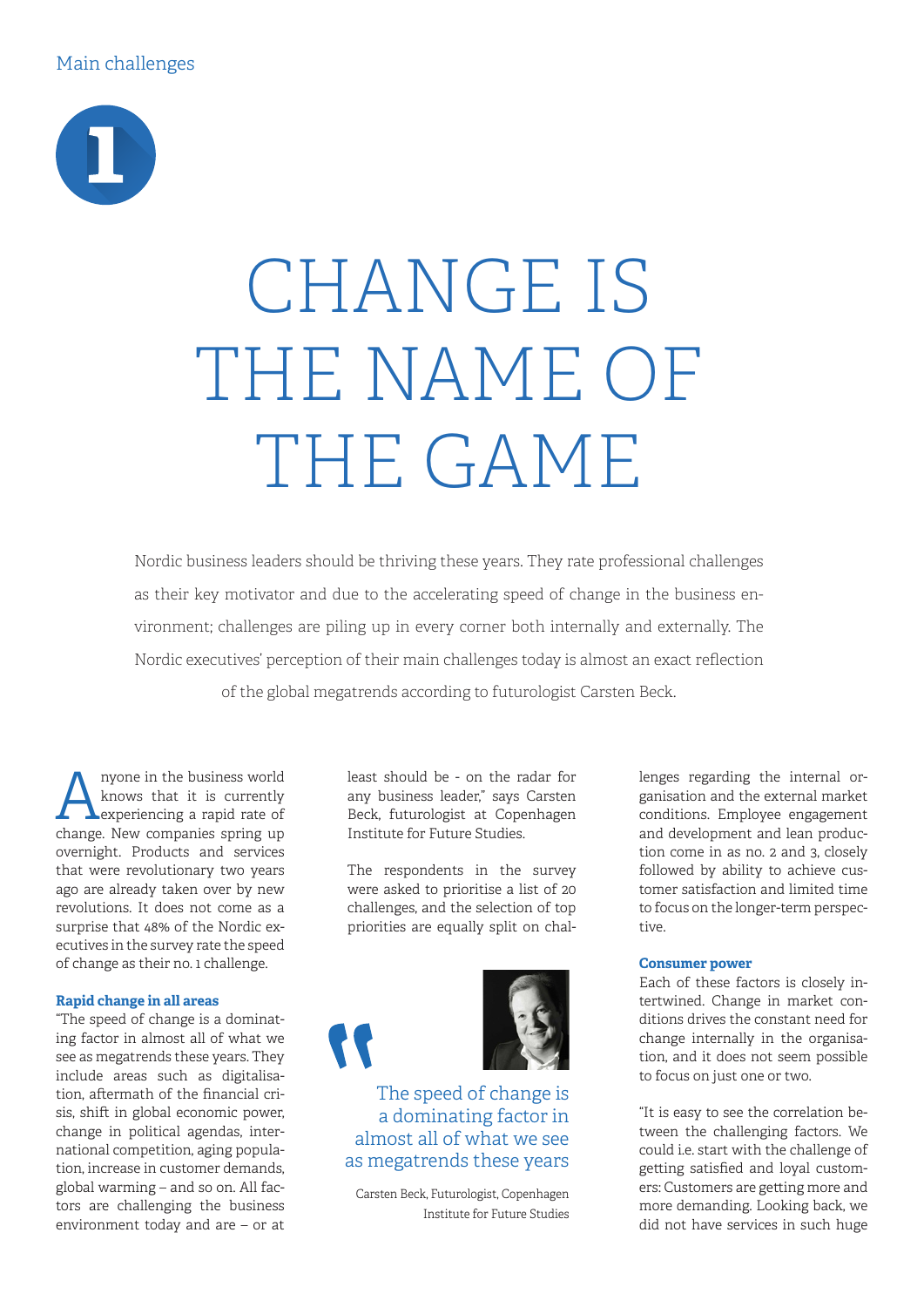### 48%

The speed of changes in the business environment

### MAIN JOB CHALLENGES

supply of talent is getting smaller leading to the "war for talent". As digitalisation is a trend hitting all industries, new skills are required in every organisation. Companies need to be good at attracting talent, and the winners will be the ones who are great at offering development and career opportunities," says Carsten Beck.

#### **Lack of time to focus on longerterm strategies**

When changes happen so rapidly, many executives lack the time to focus on the long-term perspective. One in three sees "Compromising the long term perspective over short term decisions" as the primary challenge.

"We see this supported in other international surveys where executives state that short term decisions and fire fighting is taking time away 37% the long term perspective over short term decisions

Compromising

Achieving customer satisfaction and loyalty

#### SOURCE: THE EXECUTIVE SURVEY AS3 Nordic Executive and Ennova

from planning for the future. The lack of longer term strategy planning can be a question of life or death for companies if they don't pick up on the most important trends impacting their business. Earlier we had local butcher and bakery shops on every corner. They have now disappeared as super market chains now meet the demand for one-stop shopping. Blockbuster who were renting out videos are now closing down and - a little late - reinventing their business model, as movie rental has gone online. Any top executive should prioritise the time to focus on the future scenarios for their particular business – it could spare many from ugly surprises," is the advice from Carsten Beck.

variety and supply. Today the customer can always choose another supplier to get a lower price, more convenience, higher quality, better service, faster delivery and more individualised goods. Companies need to get closer to their costumers to understand and develop in line with customer demands. And companies need fast and lean production to enhance the agility and adaptability to changes in customer demands. In addition to this, competition is no longer local. It is international," Carsten Beck says.

#### **The war for talent**

"Any company navigating in this challenging environment will need a skilled, engaged, and motivated workforce which is agile and up-todate on required skills, because the employees will be the ones to drive the actual changes of the company. Due to an aging population, the

Engaging and Engaging and  $\overline{a}$   $\overline{a}$   $\overline{a}$   $\overline{a}$   $\overline{a}$   $\overline{a}$   $\overline{a}$   $\overline{a}$   $\overline{a}$   $\overline{a}$   $\overline{a}$   $\overline{a}$   $\overline{a}$   $\overline{a}$   $\overline{a}$   $\overline{a}$   $\overline{a}$   $\overline{a}$   $\overline{a}$   $\overline{a}$   $\overline{a}$   $\overline{a}$   $\overline{a}$  40%

employees

38%

Productivity/ Lean/ Simplicity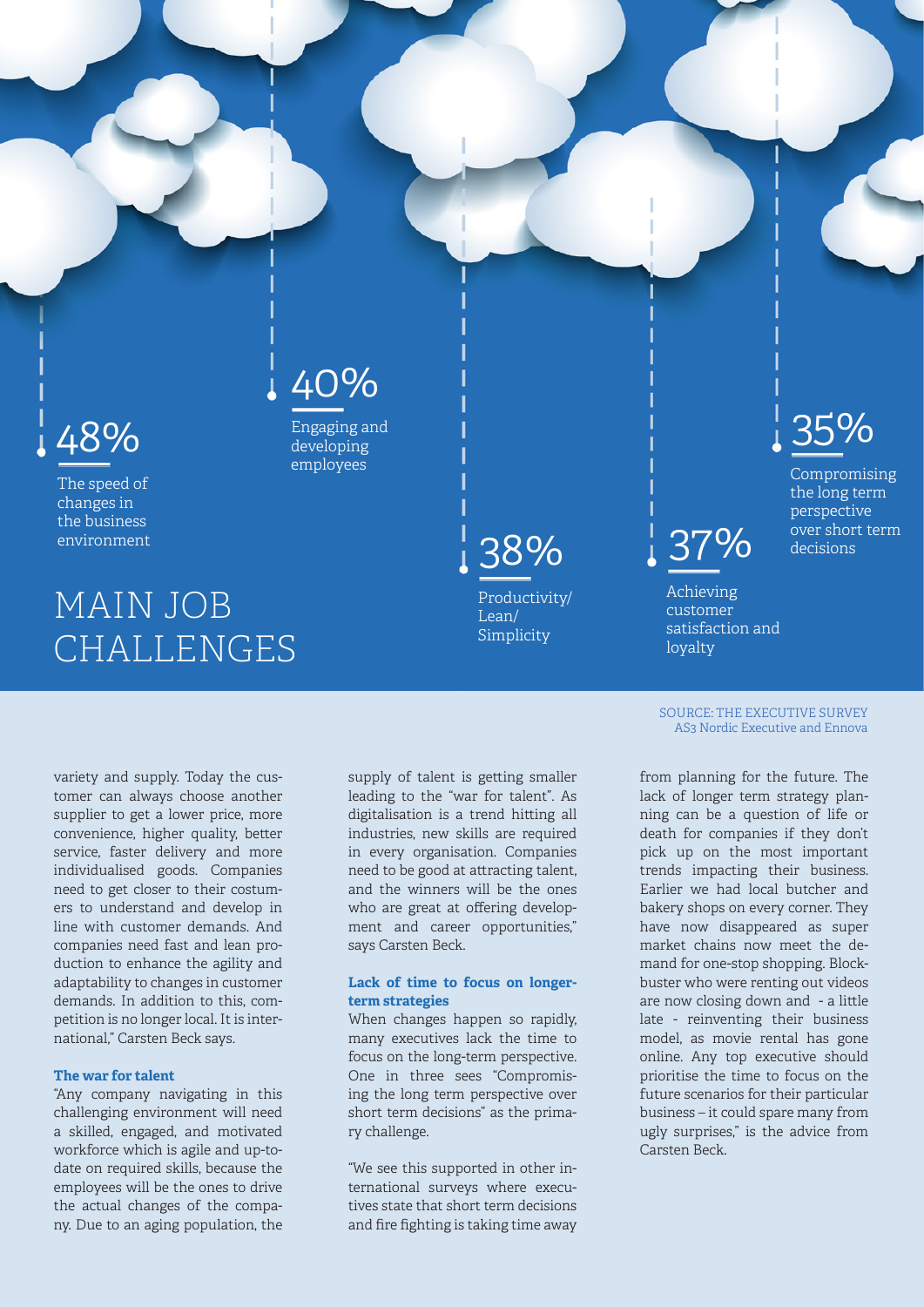

# I GET MY KICK OUT OF BREAKING NEW GROUNDS

The professional challenge of leading a Nordic energy company of close to 400 employees and making innovative strategic moves is what makes CEO Johanna Lamminen get up for work in the morning. To her - like most of her executive colleagues in the Nordic countries - the salary package and the prestige are not even on the top 5 of motivational factors.

When Johanna Lamminen<br>the Finnish energy com-<br>nany Gasum earlier this way sho took on the job as CEO of pany Gasum earlier this year, she was particularly motivated by two key challenges: Coming from a position as CEO of Danske Bank Finland she was entering a completely new line of business and Gasum was in the middle of a pivotal acquisition to become a leading Nordic energy company.

"As a person I am driven by challenges and by breaking new grounds. This was an opportunity to move outside my comfort zone and exercise my business and leadership skills in a different business environment," says Johanna Lamminen, CEO at Gasum Group, Finland.

#### **A healthy appetite for challenges**

The Nordic Executive Challenge Survey shows that executives rate professional challenges as the most important motivational factor in their job. The other highest scoring factors are influence on decision-making, creating extraordinary





To me it is about the ability to achieve great things and leading an organization

Johanna Lamminen, CEO, Gasum Oy

results and personal development. When the executives are asked to prioritize the most motivating parts of their job, the pay check and the prestige are not highly ranked.

"When I spend 70-80 hours a week on my job, it is because I am so highly motivated by steering through a landscape of rapid changes in market and customer demands. It goes without saying that the salary needs to be at the right level, but it is not the money that drives me. To me it is about the ability to achieve great things and leading an organization to find new and innovative ways to success. To do what no one else has done before, create results and to have a great amount of fun with my team in the process," Johanna Lamminen says.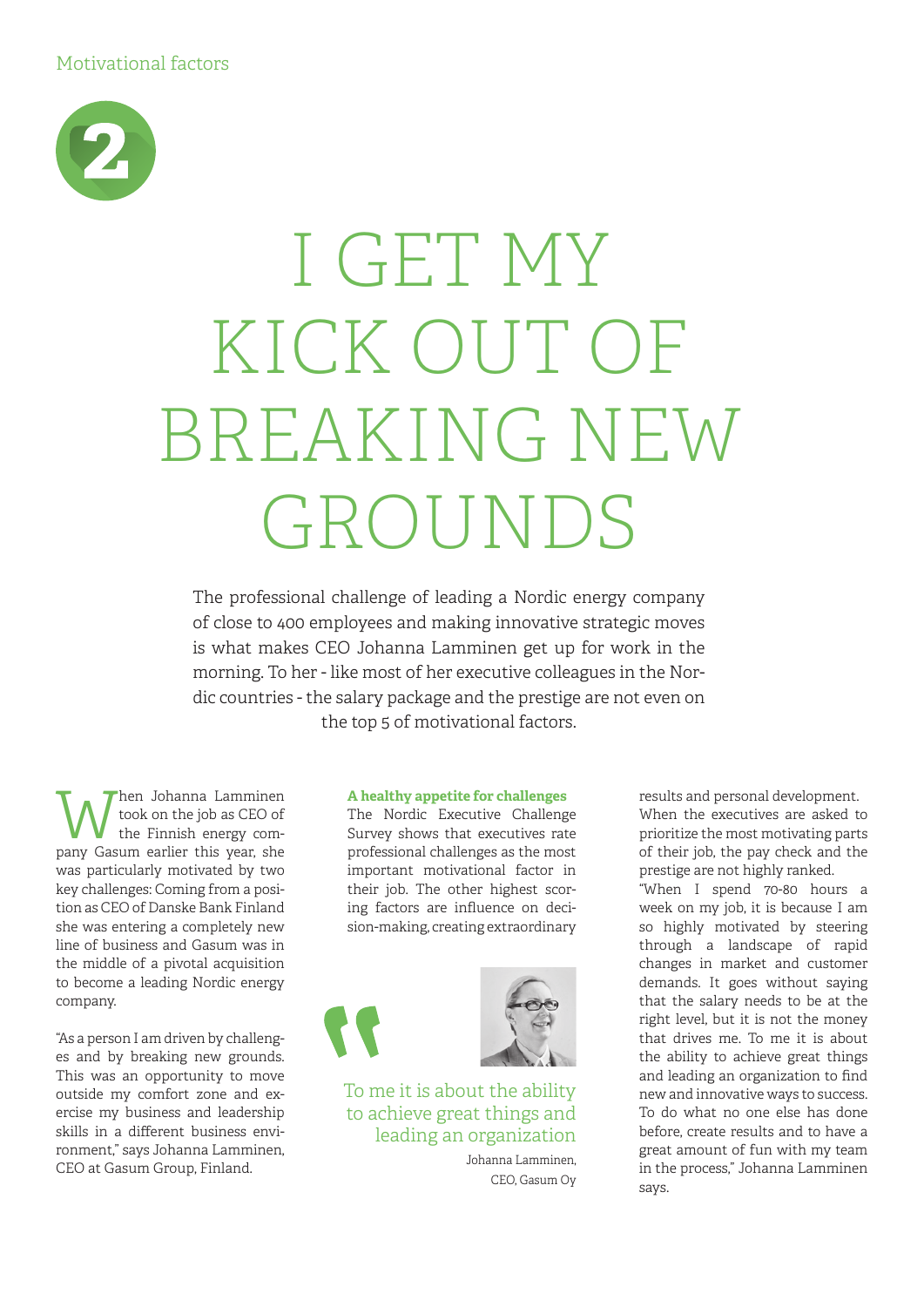

#### **Most prefer strategy execution to stakeholder management**

Digging into what kind of professional challenges that seems to be the most stimulating, Johanna Lamminen is in line with her Nordic fellow executives. Development and execution of strategy and leadership get the highest ranking in the survey, whereas managing stakeholders (other than customers) are ranked at the bottom.

"Besides development and execution of strategy, the leadership role is definitely a key driver for me. Creating a success story for the company is never a one-woman-show. I find it very stimulating to work with an organization of great and highly skilled people. I put a great effort into being an inspiration to

my teams and I enjoy the challenge of making everyone develop and perform their very best. A lot of my energy comes from the team work and watching people grow through our joint achievements," Johanna Lamminen says.

#### **Personal network exceeds the chairman as source of inspiration**

When faced with the really tough challenges it is common practice for the executives to seek sparring and inspiration. The survey shows that executives will primarily go to their personal network, executive colleagues or family, whereas the chairman or the nearest boss will usually be a fourth or fifth choice along with literature and articles. Executive training, CEO and trusted employees share a mediocre ranking as number 6 on the list of executive's preferred sources for sparring and inspiration.

"Due to the many challenges in the business environment these years, the need for a good network for sparring and development is increasing. I do a lot of reading to keep myself updated, but for professional inspiration, sparring and guidance I prefer the personal dialogue with relevant people in my network. I would usually go to an expert in a field where I need to build on my knowledge, or to my executive colleagues when it comes to developing new ideas or overcoming specific challenges. To me my family is also of great inspiration, but of course on a different note."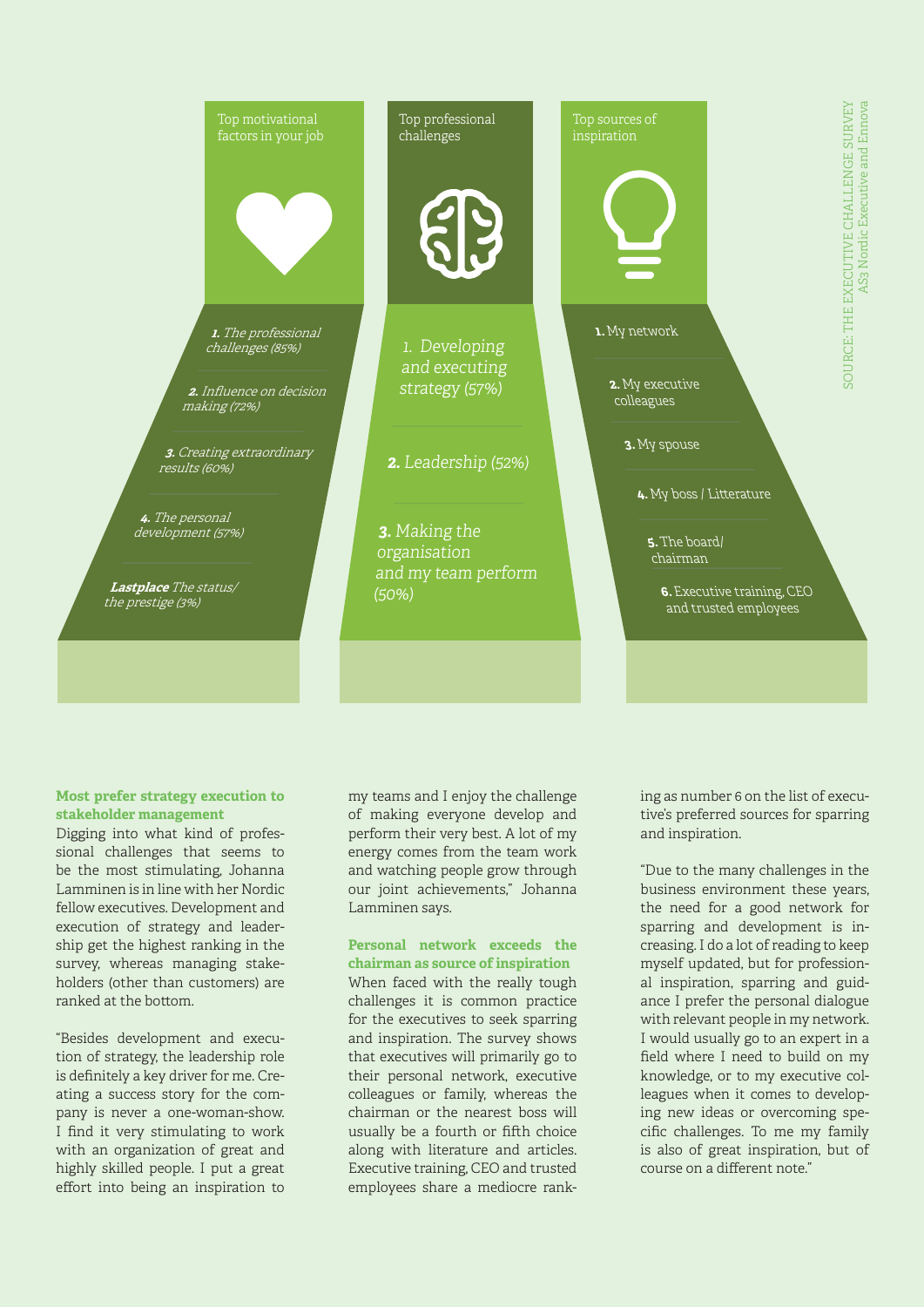

# HUMAN LEADERSHIP SKILLS UNDEFEATED

Leadership is still an act of balancing human and business oriented skills. The human skills remain constant while the hard core business changes driven by the global trends create new terrain for businesses worldwide

While everything else is<br>
rate, 79% of the Nordic<br>
executives choose the capability of changing at exponential rate, 79% of the Nordic executives choose the capability of "leading, motivating and inspiring the organisation" as essential to great leadership. No. 2 on the list is "setting direction and goals".

"In a business world where change seems to be the only constant, I find it reassuring that the classical, human leadership virtues are still – as they always were - perceived to be the most important attributes of being a modern leader. The ability to listen, understand and influence are the three everlasting fundamentals in being a great leader. Of course this is not the only side to leadership. There are other important factors, which must match the changes in the business game," says Torben Ballegaard, Chairman of the Board in AS3 companies and author of the book : The Value Adding Board.

#### **"Were you happy with our services?"**

Customer focus and in-depth understanding of the business come in 3rd and 5th place. The ability to create customer focus in the organization and in depth understanding beat areas like communication skills, optimization of financial per-



Management teams have talked about customer focus for some years. Now it is actually happening

> Torben Ballegaard, Chairman of the Board in AS3 companies

formance, as well as ability to renew business and read and adapt to market changes.

"The need to interpret and qualify customer focus is increasing in all industries. Today you couldn't buy a shirt without receiving a phone call, "Were you happy with our services?" Management teams have talked about customer focus for some years. Now it is actually happening. Not only in Sales and Marketing – business leaders today drive a holistic approach and strive to massage customer- and end user awareness into every part and corner of the organization."

"In depth understanding is equally important. Like everything else, business models change very fast. Any business leader needs to be able to answer questions like: Are we robust enough to ride off this storm? Do we earn enough money?, What are the trends and dynamics in our markets? Such reflections were important before, but now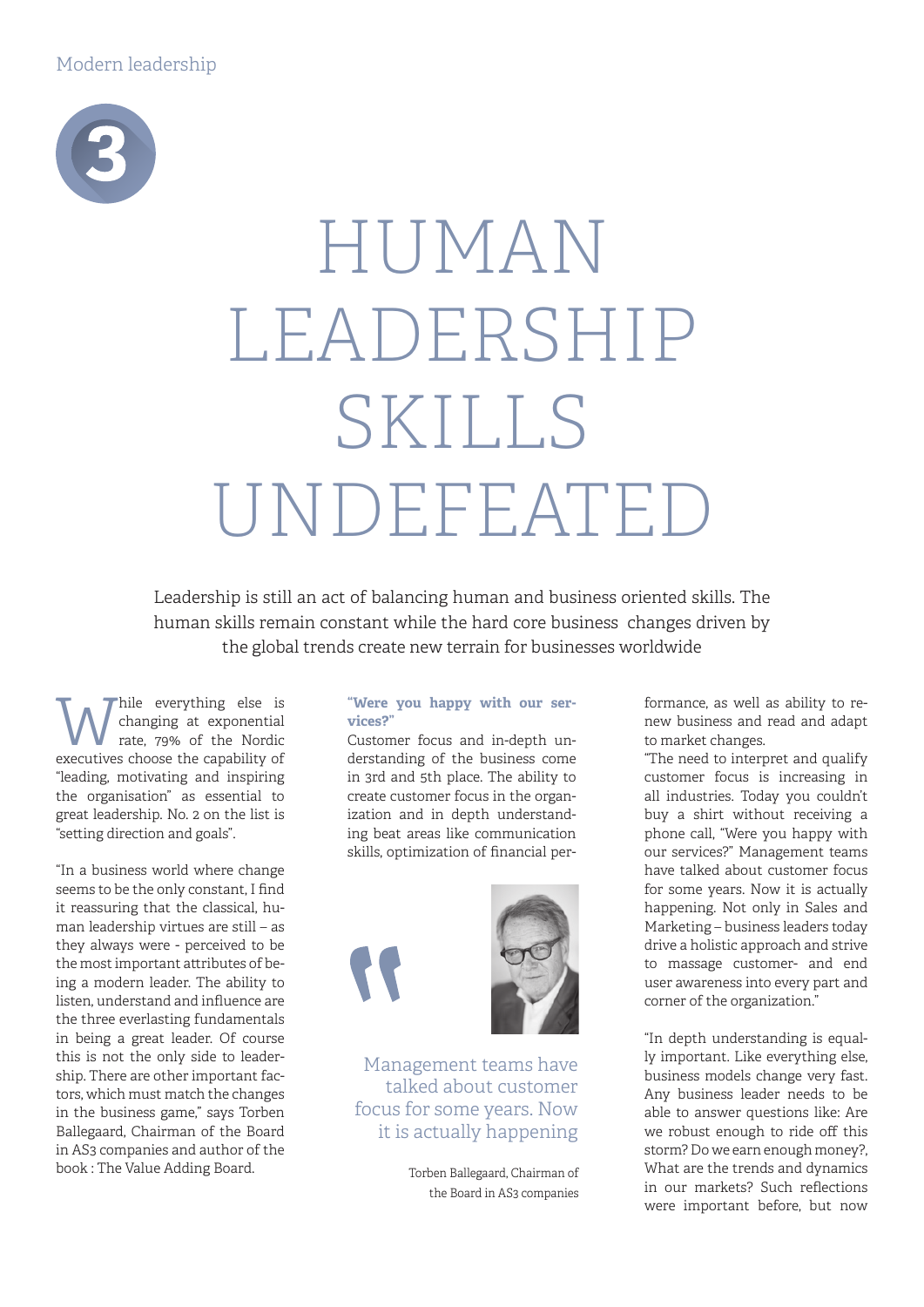Leading, motivating and inspiring the organisation (79%)

> Setting the direction and goals (52%)

> > Creating customer focus in the organization (41%)

### THE CONTENT OF MODERN LEADERSHIP

Change management (36%)

they are crucial. The management and the board need to know exactly how the business machine works to determine if the course needs to be changed" says Torben Ballegaard.

#### **Change Management is a common theme**

Even though "speed of change" is rated as the absolute key challenge, only 33% of the Nordic executives choose "Change Management" to be among the Top 5 leadership requirements.

"Change Management is a cardinal skill when facing all the challenges in business today. On the human side to leadership change management is about inspiring the organisation to move in new directions and sometimes regain strength and motivation following extensive restructurings. On the business side all industries need to adapt to a new reality and maybe redefine themselves, which calls for hard decisions. Digitalisation is just an example where all organisations need to adjust, i.e. by spotting new opportunities, avoiding new risks and manage new big amounts of data. From executives this requires an open mind, curiosity and an appetite for building knowledge both when it comes to customers and general business conditions", says Eva Berneke, CEO of the Danish IT



I expect the war for talent to re-increase in the coming years, and engagement will be required from the very top of any ambitious organization.

> Eva Berneke, CEO of the Danish IT company KMD A/S

SOURCE: THE EXECUTIVE CHALLENGE SURVEY AS3 Nordic Executive and Ennova

In depth understanding of

the business (33%)

company KMD and awarded board woman of the year 2014.

87% of the Nordic executives agree that the focus on next generation of talent is a key priority, but nurturing of talent and key employees are rated at the very bottom when it comes to pointing out the most essential leadership skills.

"We are still recovering from the financial crisis, which put a sudden stop to everything but the struggle for survival. I expect the war for talent to re-increase in the coming years, and engagement will be required from the very top of any ambitious organization. In general I think and hope that the whole concept of leadership will get more attention and evolve into more differentiated types of leadership to embrace also i.e. specialist and project management competencies," says Eva Berneke.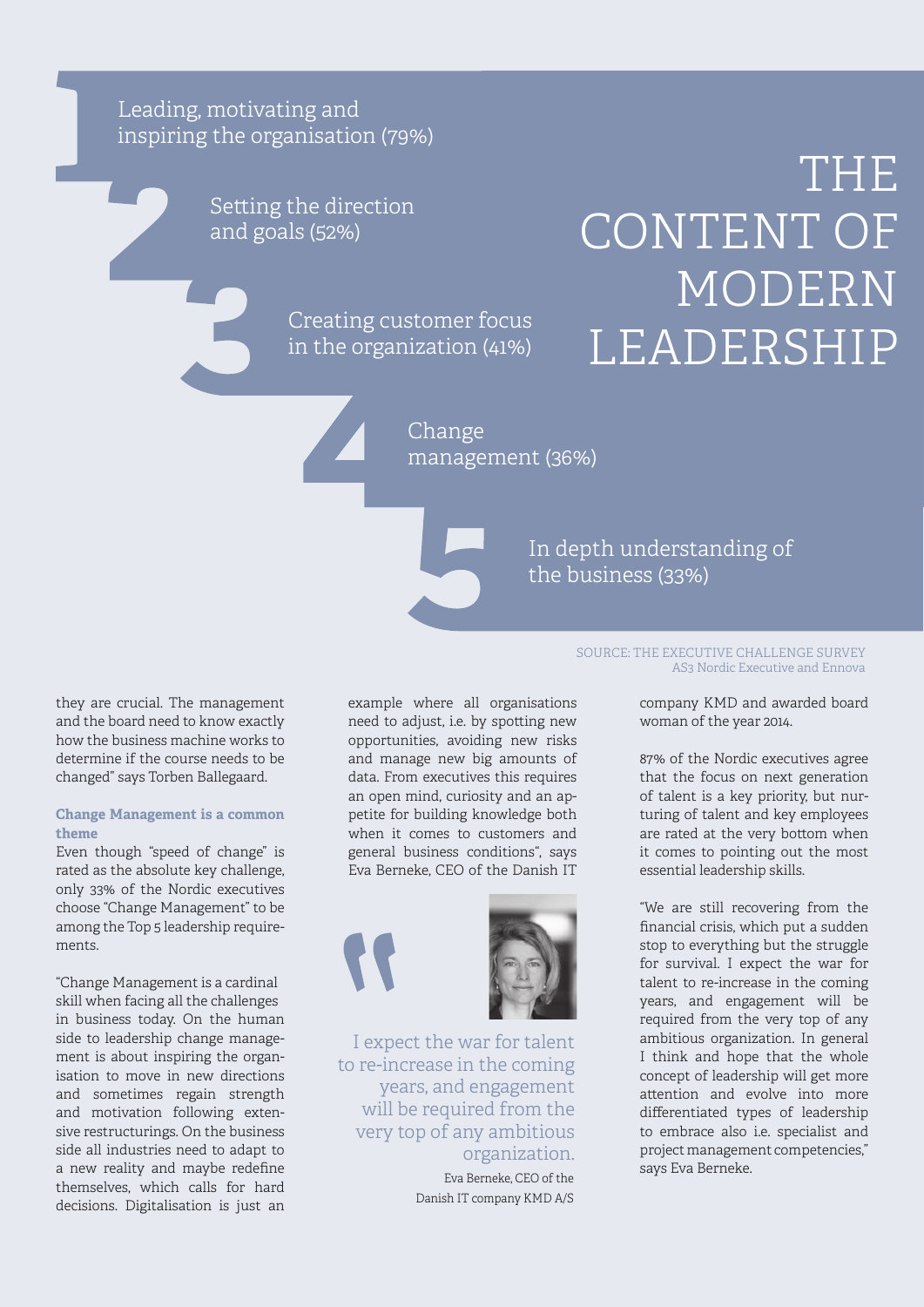#### Market value



# WHAT IS YOUR MARKET VALUE?

Almost half of the executives attending the Executive Challenge Survey are not or only somewhat aware of their market value. According to Baard Storsveen, executive headhunter at Korn Ferry in Norway, knowing ones market value as an executive is a requirement on the rise in the Nordic countries.

ompared to other cultures. Nordic executives tend to be more reserved or subtle when it comes to expressing their personal market value. They are more likely to focus on facts, numbers and company results, but in my experience the executives' ability to define their market value is an increasingly important factor as the business environment becomes more and more international," says Baard Storsveen, Office Managing Director at the executive search firm Korn Ferry in Norway.

"Knowing who you are, what you stand for, and being able to express these assets is equally important when you are in transition to a new job and when you are already in a top position. The market value of top executives is closely linked to the market value of the company."

#### **Ability to lead change outperforms specialist competences**

The definition of market value is divided in two: the professional market value and the personal market value. The survey shows that executives find that the most





#### Knowing who you are, what you stand for, and being able to express these assets is important

Baard Storsveen, Office Managing Director, Korn Ferry International AS

important parts of the top leader's professional market value are the ability to lead people in change, to set goals and direction, and to achieve and document results.

The increasingly challenging business environment requires a lot from today's executives but specialist competences do not seem to be on their radar. The respondents in the survey rate specialist competences at the very bottom when asked about the most important elements in forming the executive's market value.

#### **Personality and values come first**

In regard to the personal market value, the executives find that their values, personality, communication skills and agility to change are the most important elements. Executives do not find factors such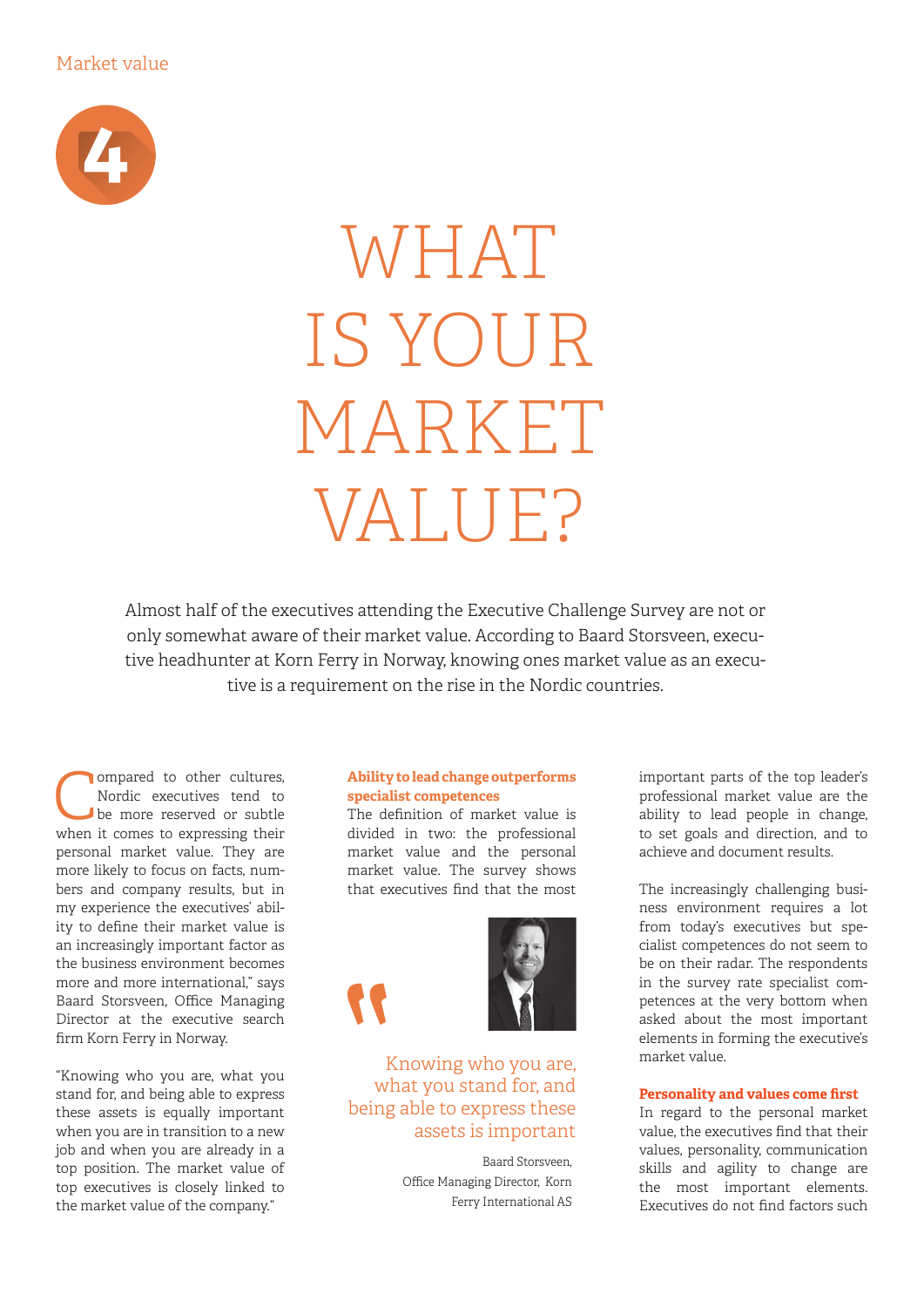

Most important elements personally

as personal brand, network and career path important - even if they are all related to establishing and nurturing the market value.

A reason for the low rankings of personal brand, network, career path and specialist competences could be that they are regarded as hygiene factors, which are basic requirements that need to be in place for the executive to come into consideration for a particular job.

#### **Change experience is valuable**

"The survey reveals agility to change as a key element both when it comes to the professional and the personal market value. This is fully in line with my perception of

what is currently in high demand on the market. Having led or been part of extensive change processes, i.e. mergers, demergers, acquisitions etc. is valued experience, being high on learning agility is definitely something that will raise your market value as an executive these years," says Baard Storsveen.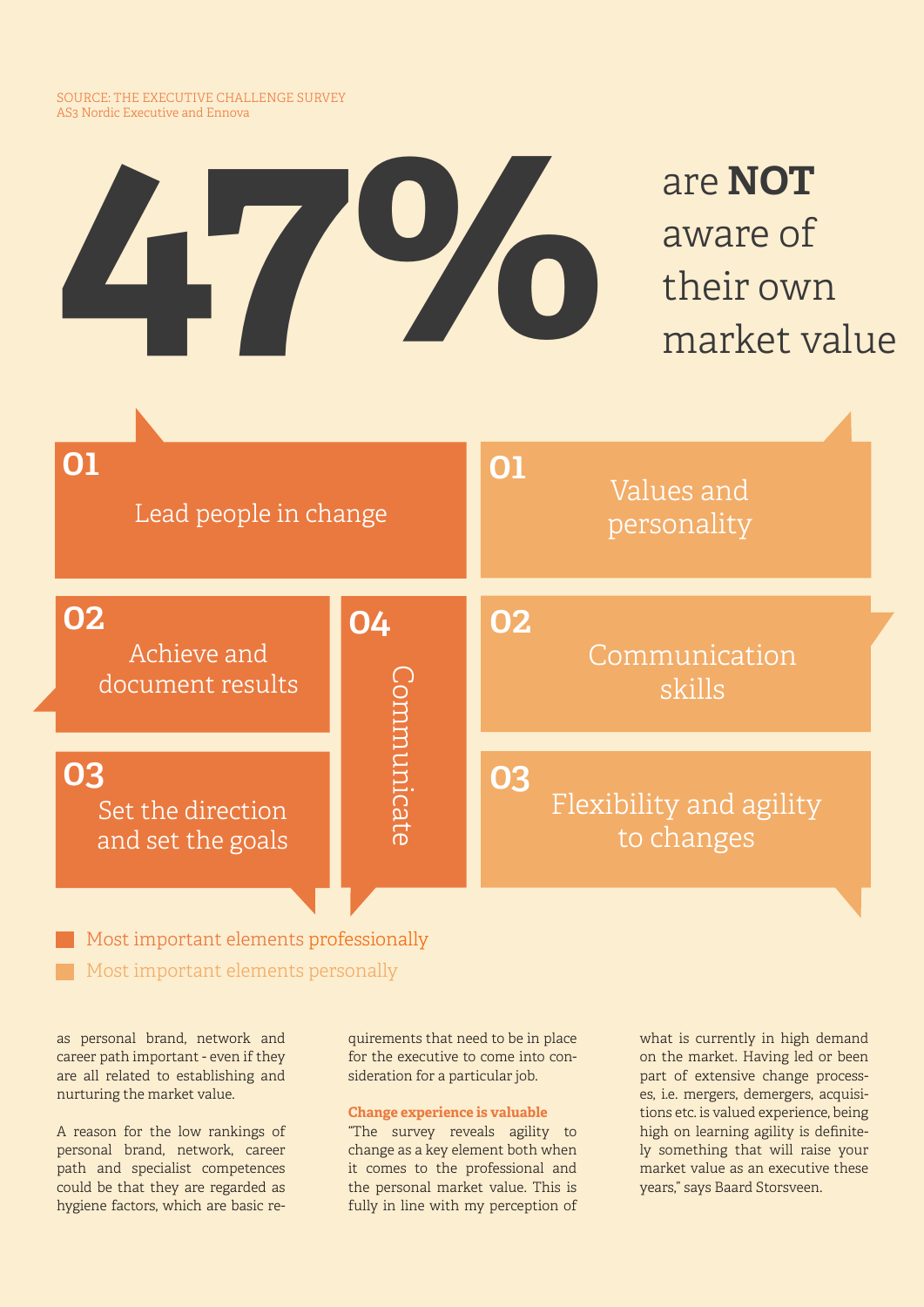

# ATTRACTION AND GROWTH OF TALENT IS MORE THAN A CONCERN TO HR

87% in the Executive Challenge Survey agree that attracting and growing the next generation of talent and leaders is a key priority of executives today. However, only one in three top executives feel personally engaged in meeting the challenge of developing leaders, and only 36% of the larger companies have on-boarding programs

When Dentsu Aegis Net-<br>
need to step up in the<br>
compatition to get the right poople work in 2012 realised the competition to get the right people and competencies, they introduced a global High Potential program. "Get in the driver's seat of your career" is a key message in the program called Route 500, where employees from junior to senior level can embark on a global career path.

#### **Development opportunities are key in attracting new talent**

"The competition for people with the right skills and talent is getting fierce. The young people are more demanding and the supply of people with the skills we need is limited. The winners are companies, who offer career development, not the ones offering the largest pay

in place for new executives

check. To meet this challenge as a global network company, we needed to start out by defining: "what is high potential" in our business.



Initiatives like these do not happen in the HR-department alone. It needs to be on the executive management's agenda

> Sabina Helmerson, Nordic HR Director at Dentsu Aegis Network

We then designed the program to offer development opportunities to talents and to grow high potential employees on all levels. We needed to think not only about our needs as a company, but also about the needs of our existing and potential coming employees as well as clients' needs in the future," says Sabina Helmerson, Nordic HR Director at Dentsu Aegis Network.

Like Dentsu Aegis, many companies today have recognized the increased need for attracting and growing the next generation of leaders. In the Executive Challenge survey 87% recognize this, and they rate engagement and development of employees on the Top 5 of their main challenges as executives. With these answers in mind, it is a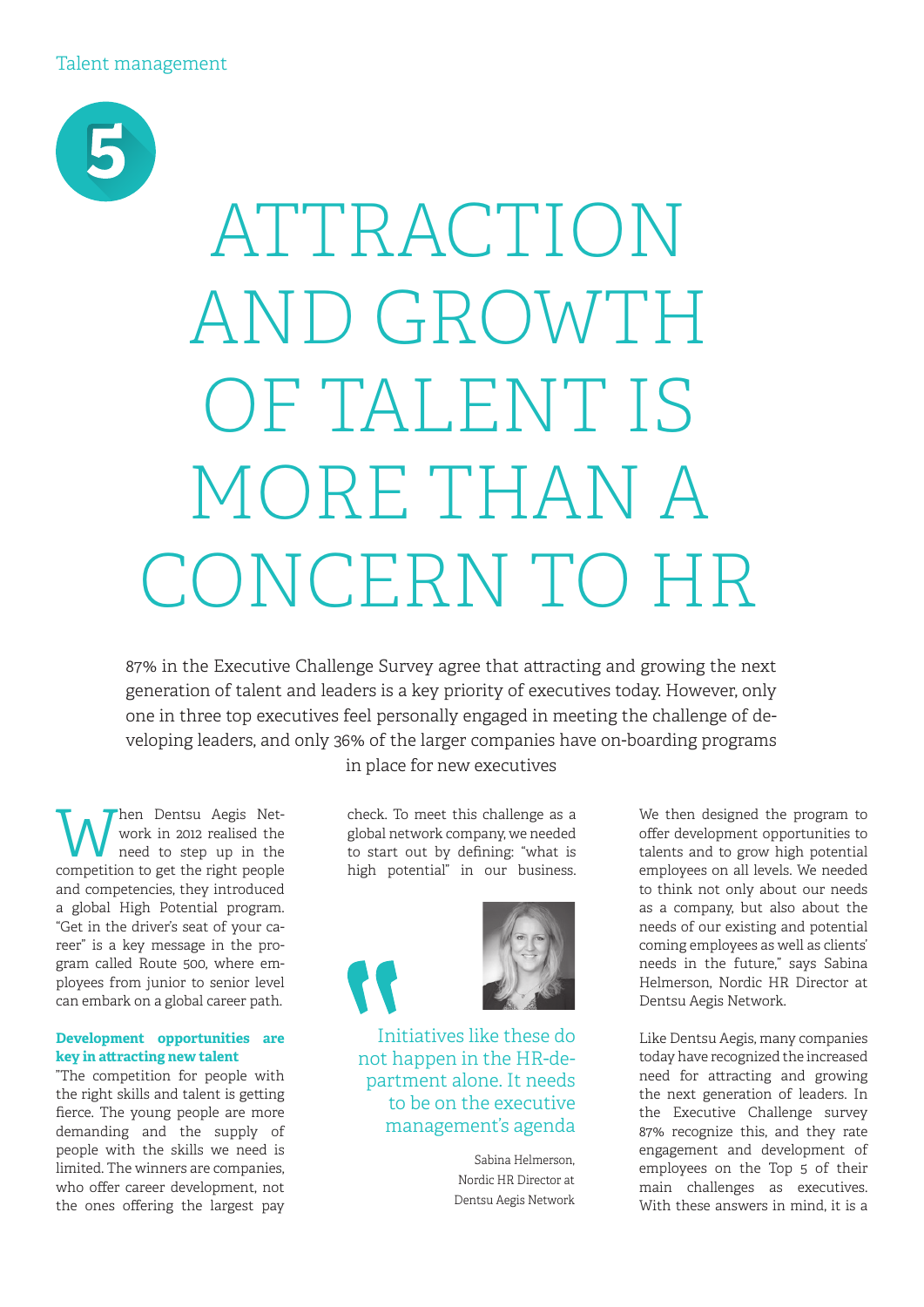

SOURCE: THE EXECUTIVE CHALLENGE SURVEY AS3 Nordic Executive and Ennova

surprise to see, that only one third of the executives in the survey are personally engaged in the challenge of developing new leaders.

#### **On the executive team's agenda**

"Development and implementation of the global Route 500 is a huge initiative, and the process has made us aware of the necessity of more initiatives. The Route 500 has for instance kick-started a variety of local talent management programs in our individual regions, and we are now working with launching programs focusing particularly on leadership development. Initiatives like these do not happen in the HR-department alone. It needs to be on the executive management's agenda. With Dentsu Aegis, talent management and identification is

top of mind and part of every top managers and middle managers performance score, Sabina Helmerson explains.

#### **Lack of executive on-boarding causes loss of momentum**

Not surprisingly the survey shows that the bigger the company, the more development programs and initiatives. In companies with less than 100 employees more than one out of 10 has none of the mentioned initiatives in the survey. When it comes specifically to on-boarding programs for new executives, even when just looking at the larger companies, only 36% of the executives from the larger companies have initiatives in place.

"The Route 500 consist of 3 paths for

employees on different levels. The path for top executives is exclusive and "by invitation only". We see a benefit in succession planning and growing our own pipeline of executives. They are familiar with the company, they have in-depth understanding of our business and they will be prepared to enter executive position faster than someone from outside. This way we don't loose momentum if an executive leaves us. In addition, for top executives coming from outside, we have an onboarding process that is being developed with an external partner consisting of psychometric testing and an individual tailor made onboarding plan including coaching, says Sabina Helmerson.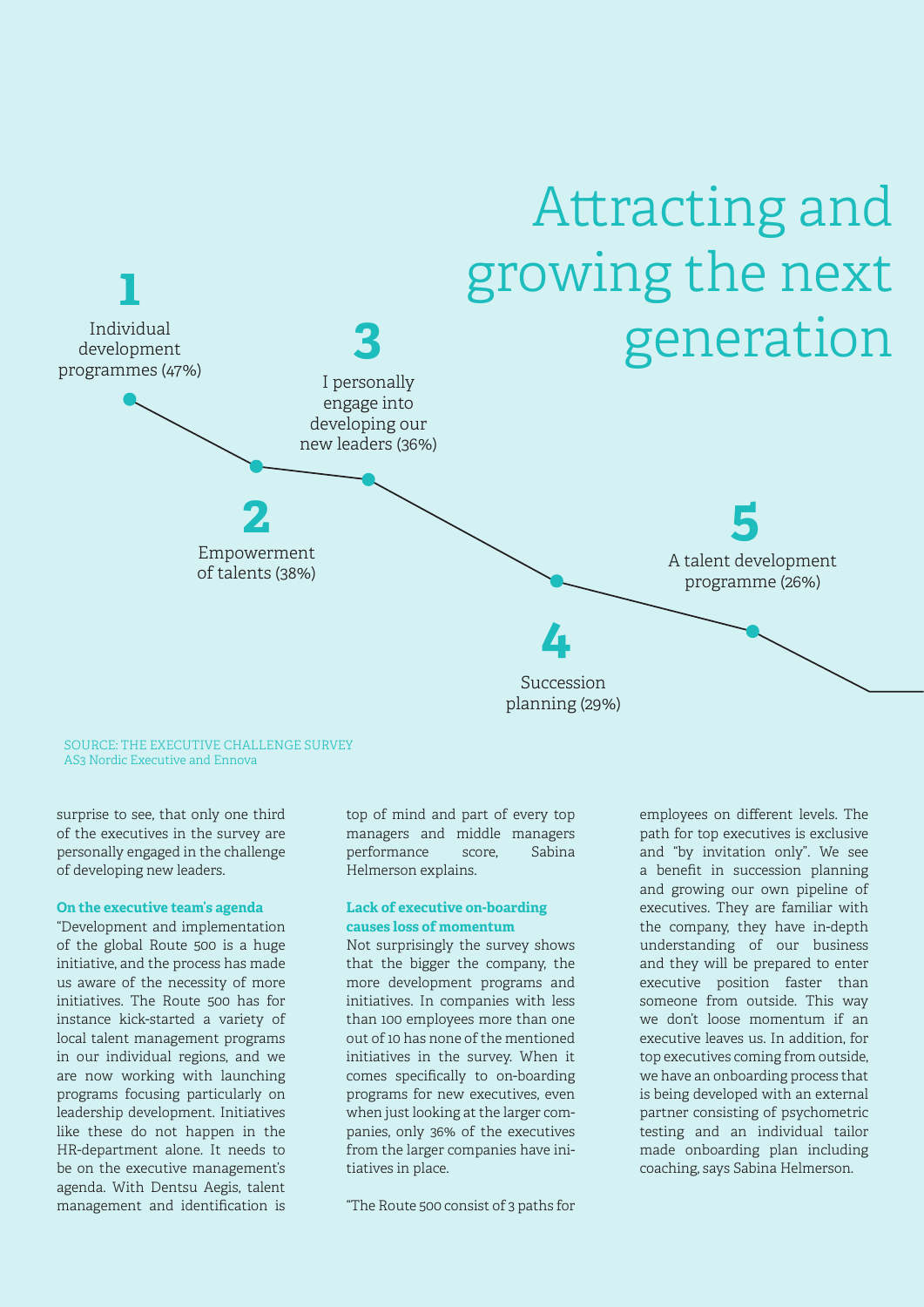

# CUSTOMER **CENTRICITY** – A NECESSARY AND COMPLEX DISCIPLINE

Customer satisfaction and loyalty is one of the main challenges of executives today, and attracting new and growing existing customers is a key priority. At Grundfos customer focus has always been a top priority, but the discipline is becoming increasingly more complex calling for both local presence and heavy customer intelligence.

The upon a time – looking<br>a relatively simple picture<br>of our compotition It was a wellback 10 or 20 years – we had a relatively simple picture of our competition. It was a wellknown raft of players in mainly Europe and the US. Today new competition from China and Asia in general has increased the pressure. Along with the fact that we are now operating worldwide and the fast pace in technological advancements, our market conditions are becoming increasingly more complex. To understand our customers we need more differentiated knowledge about aspects like culture, geography, supply of competing products, applications and customer types," says Morten Bach, Group Vice President, Group Marketing & Sales Development at Grundfos, a global leader in advanced pump solutions,

and an organisation where on-going focus to enhance knowledge about customer demands is a pivotal part of the business strategy.



#### We realised years ago that gut feeling is not enough

Morten Bach, Group Vice President, Group Marketing & Sales Development, Grundfos

#### **Local presence is key**

Even though 95% of the executives in the Executive Challenge Survey agree that attracting new and growing existing customers is a key priority, only half of them have customer-oriented initiatives as part of their strategy or use customer and market surveys. At Grundfos a large variety of initiatives is in place in the overall effort to get closer to the customer.

"Local presence is a top priority for us. 1/3 of our organisation, 6,000 employees are working in the sales organisation worldwide. We believe that local employees with local knowledge of the market conditions and direct customer contact are crucial - not only to provide local service," says Morten Bach.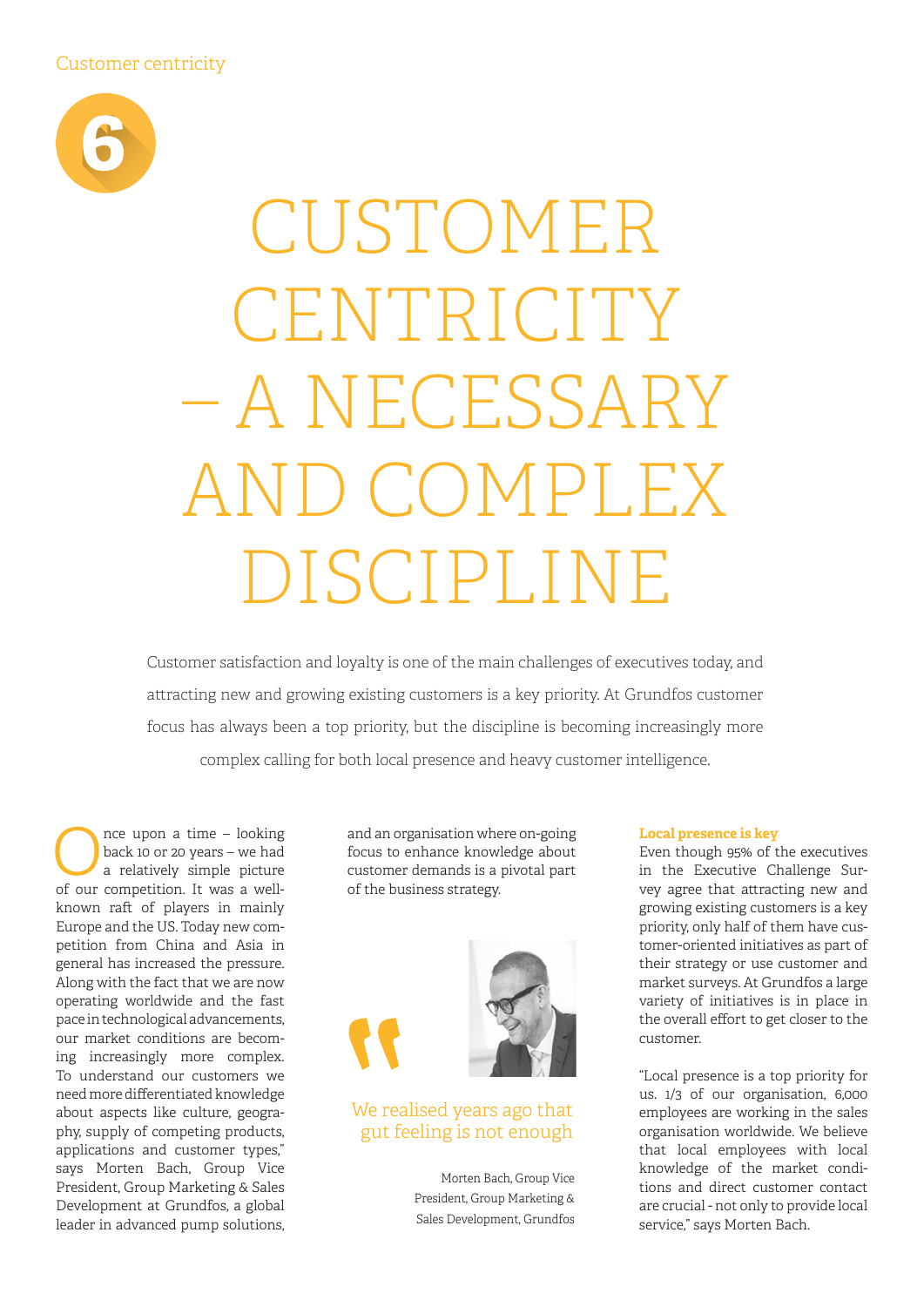### **Executives agree:**

Attracting new and growing excisting customers is a key priority



SOURCE: THE EXECUTIVE CHALLENGE SURVEY AS3 Nordic Executive and Ennova

#### **Surveys and analysis replace gut feeling**

"We realised years ago that gut feeling is not enough. Our local presence keeps us daily updated on customer demands, and centrally we have a unit for Customer Insights, - an intelligence department where we have 8 people working on analysing and spotting market trends to keep us prepared for future scenarios and market dynamics. Customer Satisfaction Surveys are conducted yearly among approx. 6,000 direct customers and end users across 60 countries. From these surveys we know that product quality and sales experience are the two key drivers of customer satisfaction, and we can see a direct link to our bottom line results. These surveys provide

a unique steering tool, as we can drill down the results to identify the exact needs for improvements both internally and externally. As we approach our customers on an ongoing basis, we believe that it also becomes clear and visible to them, that they are in the center of everything we do," says Morten Bach.

#### **Internal customer focus and agility to change in customer demands**

The Nordic executives rate the customer challenge slightly higher than the challenge of attracting and growing the next generation of talents and leaders. Even 5 out of 6 HR Directors say, that "attracting new and growing existing customers is a key priority of executives today", and still only 25% have cus-

tomer satisfaction as part of their incentive structure. It is tempting to conclude that there is a potential in strengthening customer focus in the Nordic organisations.

"As we constantly drive customer focus the internal demand for more customer knowledge is growing. I see two areas where we at Grundfos can step up even further. One is Customer School, where employees in all functions of our organisation can build on their knowledge about customer and market dynamics. The other is a higher frequency of touch point surveys, which will make us more agile in responding to changes in requirements from our customer, says Morten Bach.